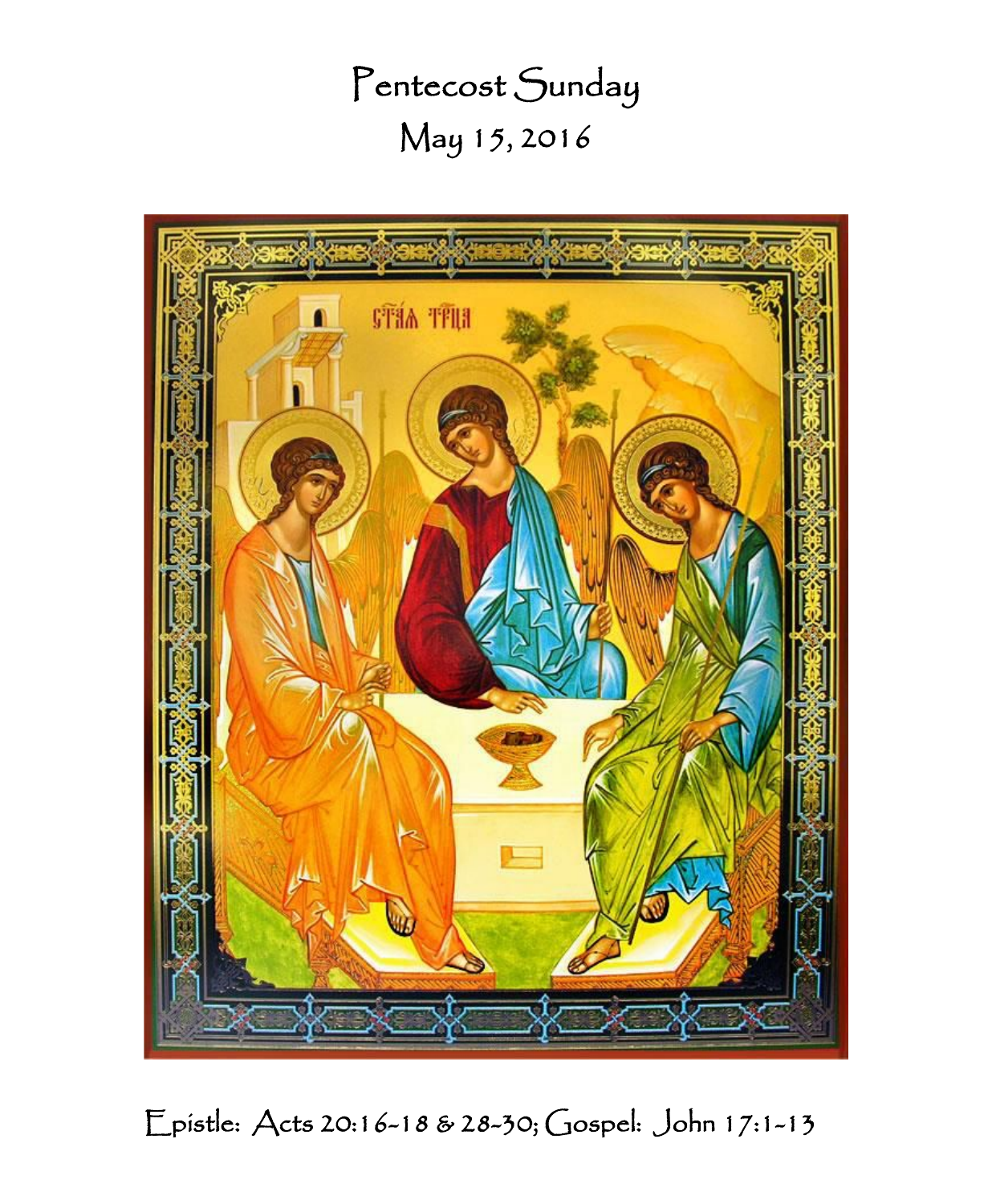

## **Holy Protection of Mary Byzantine Catholic Eparchy of Phoenix Our Lady of Perpetual Help Byzantine Catholic Church Bishop: His Grace Gerald N. Dino**

abbaolph@gmail.com www.frchriszugger.com

**Father Artur Bubnevych, Pastor Father Christopher Zugger (pastor emeritus)** Rectory (505) 268-2877 (505) 256-1787 Frchris.zugger@gmail.com

1837 Alvarado Dr. NE

Albuquerque, New Mexico 87110

Parish Office: (505) 256-1539 Fax: (505) 256-1278 www.olphnm.org

## **SCHEDULE:**

**Sunday:** Rosary 8:30 am Festal Matins 9:00 am Divine Liturgy 10:00 am

Monday, Divine Liturgy 9:00 am Tuesday, Divine Liturgy 9:00 am Wednesday OLPH Devotions, 5:30 pm Divine Liturgy 6:00 pm Friday, Divine Liturgy 6:00 pm **Saturday**: Great Vespers 5:00 pm Divine Liturgy 6:00 pm

**OFFICE HOURS:**

Monday - Friday: 10:00 am – 4:00 pm Thursday OFF

**Theosis:**  $2^{nd}$  & 4<sup>th</sup> Thursday pot luck dinner 6:00 pm Bible Study 7:00 pm Gospel of Matthew

#### **Eastern Christian Formation Program**:

All grades meet every Sunday after Liturgy for 45 min

### **Confession Schedule (Mystery of Reconciliation):** 9:15-10:00 am on Sundays, before or after weekday Liturgies, or by appointment with Father

**Mysteries of Baptism/Chrismation/Eucharist:** Must be arranged three months in advance.

(Pre-Jordan requirement)

#### **Mystery of Crowning:**

Must be arranged six months in advance (Pre-Cana requirement)

**Sick and Shut-Ins:** It is the family's responsibility to notify the parish office when a parishioner is in the hospital or confined to home because of sickness or old age. Father will bring the confined person the Holy Mysteries on a regular basis. It is recommended that one receive the Anointing of the Sick before any major surgery. Please don't let the priest be last to know that someone is ill!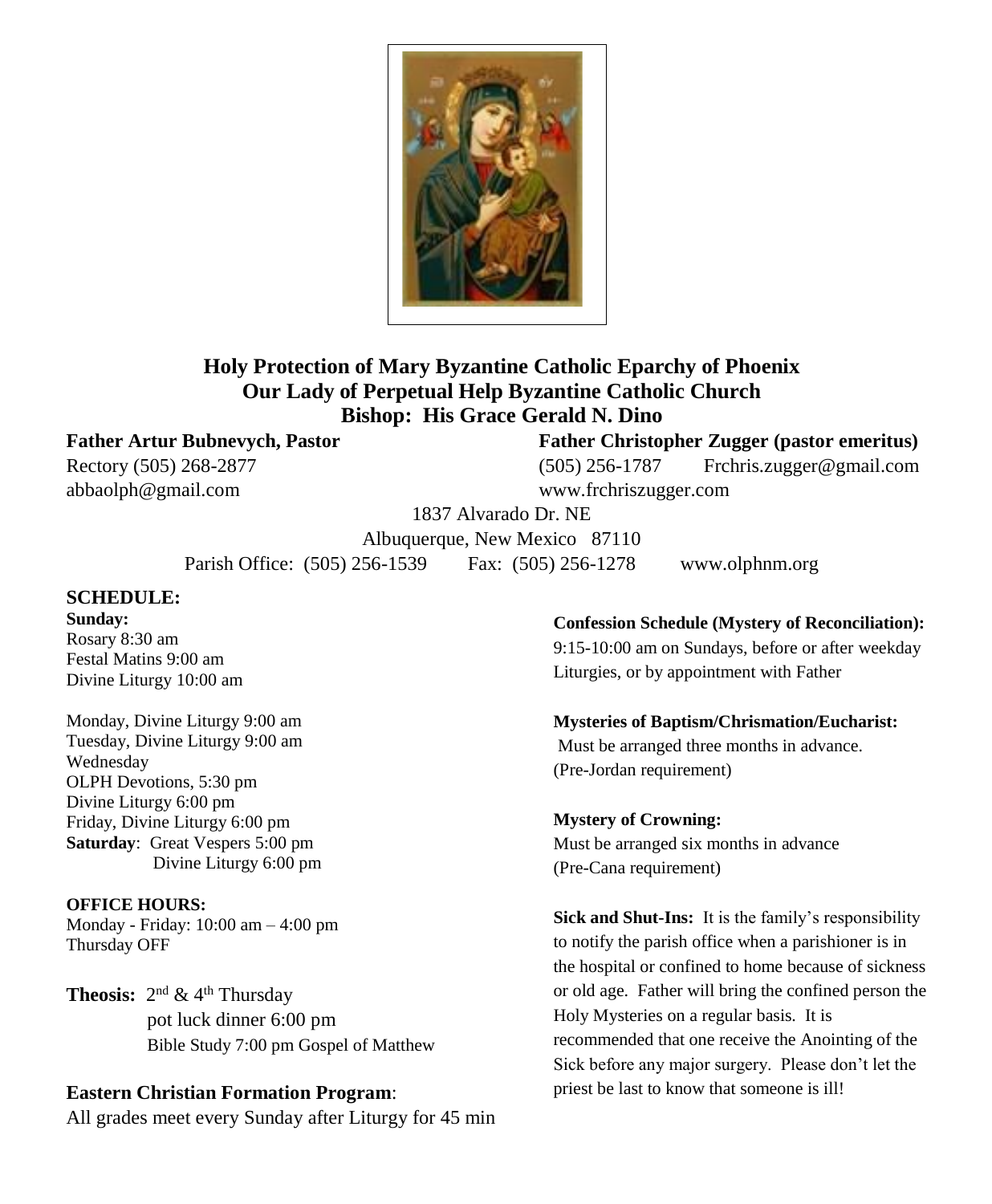**Welcome to our Church! If you are looking for a spiritual home, contact Father Artur or the office staff for more information. God bless you.**

| <b>Today</b>                     |                                                                                                        |                                                                                                                                                                                                                                                                                                 |  |
|----------------------------------|--------------------------------------------------------------------------------------------------------|-------------------------------------------------------------------------------------------------------------------------------------------------------------------------------------------------------------------------------------------------------------------------------------------------|--|
|                                  | $8:30$ am<br>$9:00$ am<br>$9:50$ am<br>$10:00$ am                                                      | Rosary<br><b>Matins/ Confessions</b><br>Blessing of the renovated church dome & new dome<br>crosses by His Grace Gerald Dino<br>Hierarchical Divine Liturgy; Ordination of Subdeacon<br>Adam Lowe to Diaconate by His Grace Bishop Gerald<br>Fr. Chris: Intention of Helga Dzek by Henry Zugger |  |
| <b>Monday</b><br>May16           | <b>Pentecost Monday/Simple Holy Day</b><br>Epistle: Ephesians 5:8b-19; Gospel: Matthew 18:10-20        |                                                                                                                                                                                                                                                                                                 |  |
|                                  | $6:00$ pm                                                                                              | Divine Liturgy/Procession around the Church&Reading<br>of four Gospels/Main Celebrant Fr Robert Pipta<br>For Parish Family, Benefactors and Friends                                                                                                                                             |  |
| <b>Tuesday</b><br>May 17         | <b>Andronicus and Others Apostles</b><br>Epistle: Romans 1:1-7 & 13-17; Gospel: Matthew 4:25-5:12      |                                                                                                                                                                                                                                                                                                 |  |
|                                  | $9:00 \text{ am}$                                                                                      | <b>Blessing on Danovich Family</b>                                                                                                                                                                                                                                                              |  |
| Wednesday<br><b>May 18</b>       | <b>Theodotus and Others Martyrs</b><br>Epistle: Romans 1:18-27; Gospel: Matthew 5:20-26                |                                                                                                                                                                                                                                                                                                 |  |
|                                  | 5:30 pm<br>6:00 pm                                                                                     | <b>OLPH Devotions</b><br>Blessing on Tessa Pettit by Pam Pettit                                                                                                                                                                                                                                 |  |
| <b>Thursday</b><br><b>May 19</b> | <b>Patrick Bishop-Martyr</b><br>Epistle: Romans 1:28-2:9; Gospel: Matthew 5:27-32                      |                                                                                                                                                                                                                                                                                                 |  |
|                                  |                                                                                                        | Father's Day Off                                                                                                                                                                                                                                                                                |  |
| <b>Friday</b><br>May 20          | <b>Thalaleus and Others Martyrs</b><br>Epistle: Romans 2:14-29; Gospel: Matthew 5:33-41                |                                                                                                                                                                                                                                                                                                 |  |
|                                  | $6:00$ pm                                                                                              | +Paul Gutierrez by Debbie Sanchez<br>Fr. Chris: +Judith Pangaro by Pam Baiqa                                                                                                                                                                                                                    |  |
| <b>Saturday</b><br><b>May 21</b> | <b>Constantine and Helen Equals to the Apostles</b><br>Epistle: Galatians 1:11-19; Gospel: John 10:1-9 |                                                                                                                                                                                                                                                                                                 |  |
|                                  |                                                                                                        |                                                                                                                                                                                                                                                                                                 |  |
| <b>Sunday</b><br><b>May 15</b>   | <b>Sunday of All Saints</b><br>5:00 pm<br>6:00 pm<br>$8:30$ am<br>$9:00$ am<br>$10:00$ am              | Epistle: Hebrews 11:32-12a; Gospel: Matt. 10:32-33, 37-38 & 19:27-30<br>Great Vespers with Litija<br>+Keenan Alan by Jilek Family<br>Rosary<br>Matins/Confessions<br>Divine Liturgy for Parish Family, Benefactors & Friends                                                                    |  |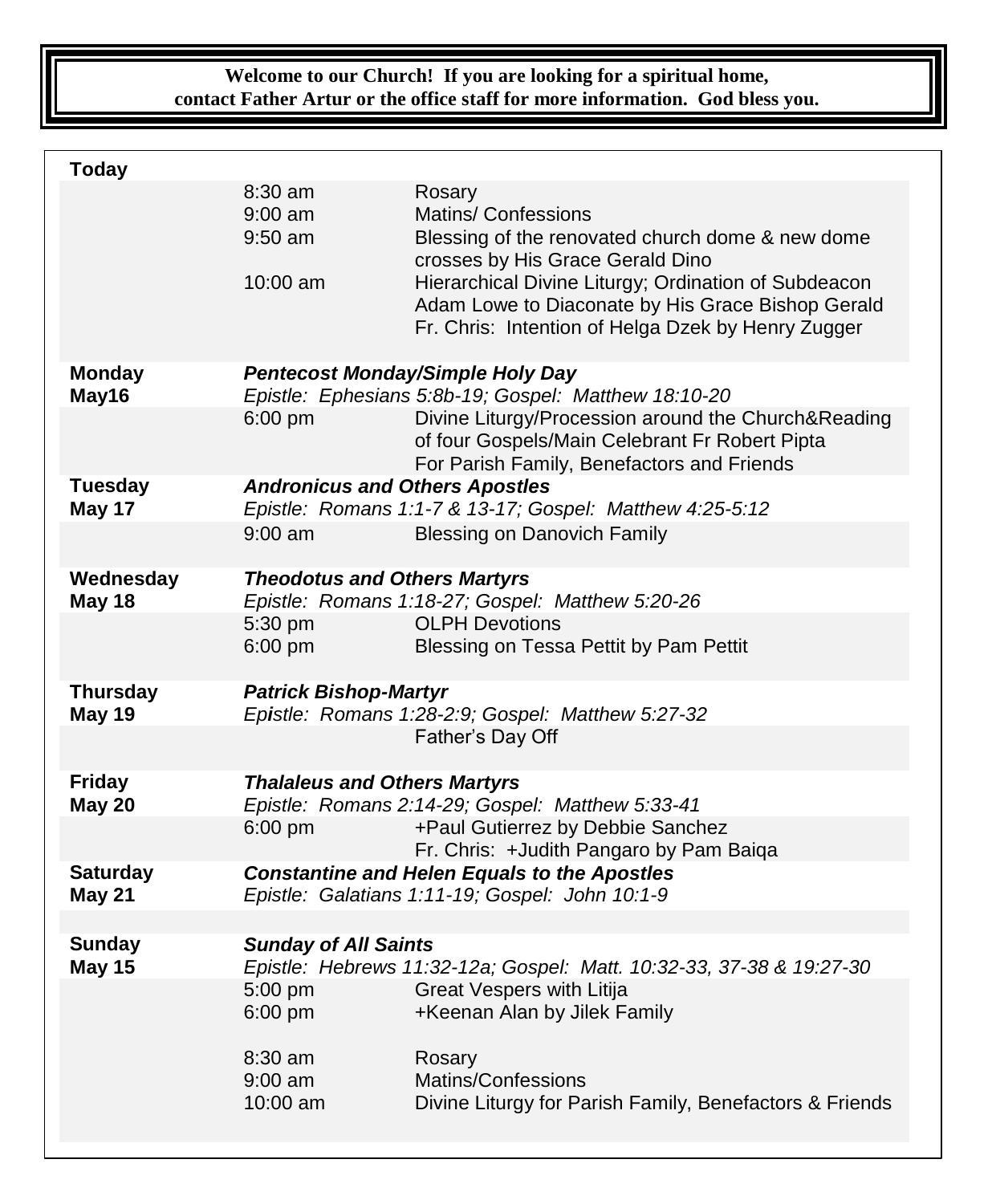*Physician and Help of those in sickness, Redeemer and Savior of the infirm; O Master and Lord of all, grant healing to your servants. Be clement, show mercy to those who have sinned much, and deliver them, O Christ, from their Iniquities, that they may glorify Your might divine!*

Sharif Rabadi Fr. Julian Gnall William Frank Stephen Horner Henry Zugger Joseph Koetter Katrina Anderson John & Margie Disque Lilllian Murphy Phillip Fall Mike Harahuc Marilyn Fore **Communist Claura Dominguez** Robert Zadel Demetrius Yackanich **Olga Bodnar** Nathan Barkocy Sven & Barbara Svensson Frances Brannan Jack & Lorraine Hubbell Jenny Ford Joe & Mary Ann Kosty Heather Mattax Robert Hasaka Jordan Smith Larry Bennett Threima Leech Maggie Batsel Paola Terlaza Pricilla Hughes Steve Jakymiw

Abraham Haddad John Deflice Quintin Santamaria & Family

Prayers in honor of and to the Blessed Virgin are a powerful weapon against sin, and for healing. Glorious Mysteries are recited from Easter Sunday until All Saints Sunday.

*If you recite the Rosary at home, please offer these intentions, and join us on Sunday at 8:30 am. Those who recite the Akathist to the Mother of God or the Rosary receive a partial indulgence when they do so in private, plenary indulgence when they do so as a group*

## *Intentions of the Rosary*

 **st Decade:** Help for persecuted Catholics, especially in communist and Islamic states **nd Decade:** Spiritual and physical growth of our parish and the Byzantine Catholic Church **rd Decade**: Increase in vocations to priesthood, diaconate, and consecrated life to serve the Byzantine Catholic Church **th Decade**: Repose of the souls who have no one praying for them **th Decade**: Healing of the sick in body, mind and soul

## *Holy Father's Intentions for May*

**Universal**: That, rejecting the culture of indifference, we may care for our neighbours who suffer, especially the sick and the poor.

**Evangelization**: That Mary's intercession may help Christians in secularized cultures be ready to proclaim Jesus.



**Vocation Icon Today: Sankel Next Sunday: Doberman**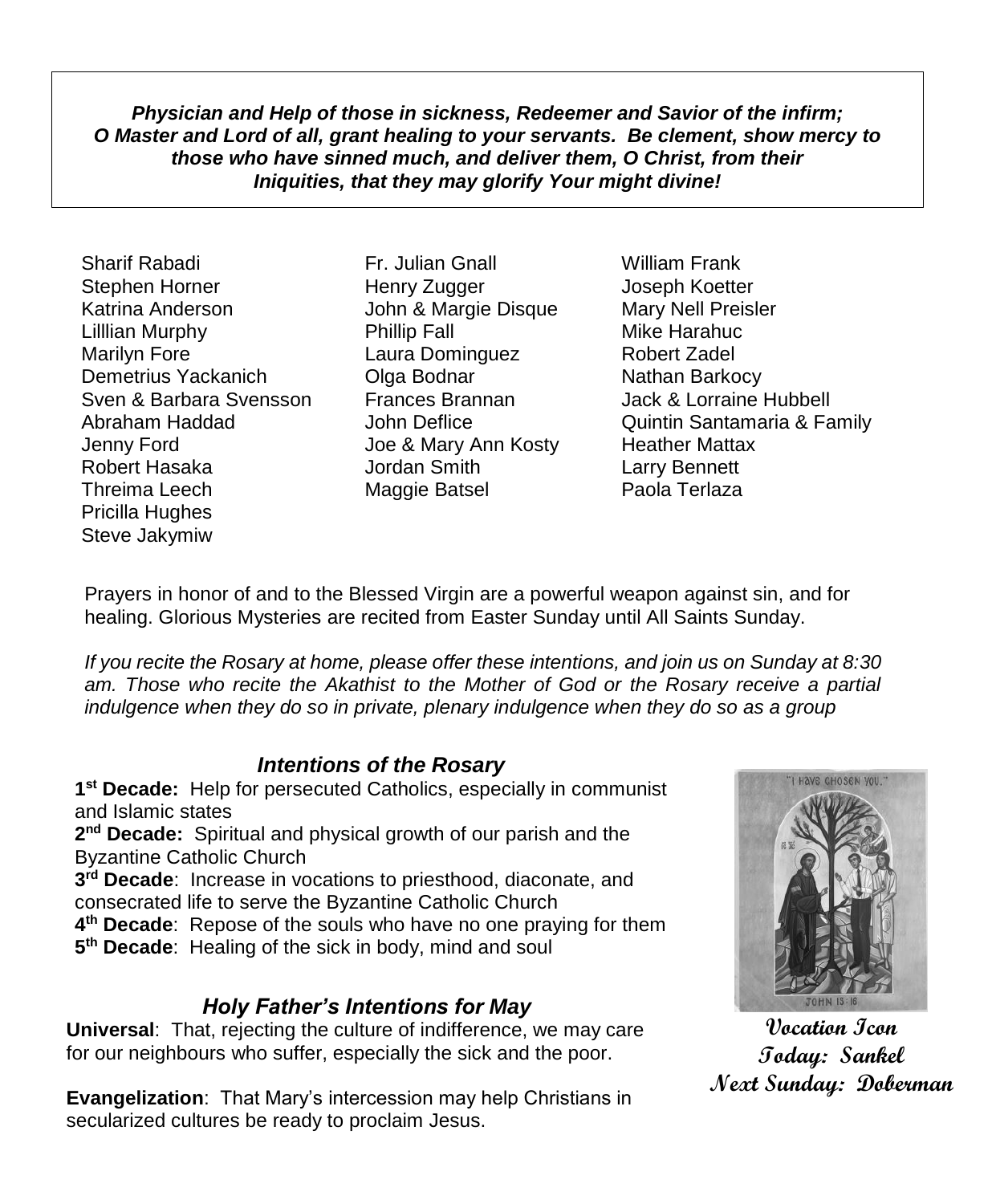**We welcome our Chief Pastor, Bishop Gerald** this weekend. Bishop Gerald is the fourth bishop of our eparchy. He was born in Binghamton, NY, on January 11, 1940 and ordained a priest of the Eparchy of Passaic on March 21, 1965, following studies in Pittsburgh. He later graduated with a licentiate in Oriental Ecclesiastical Studies in Rome in 1972, and a graduate degree in religious communication at Loyola University in 1973. He served parishes in Pennsylvania and New Jersey, and was the dean and a professor at our seminary of SS Cyril and Methodius 1973-79. While he served as the protosyncellus of the Passaic Eparchy, he was pastor of St George in Linden, NJ, and administrator of SS. Peter and Paul in Elizabeth, NJ.

He was consecrated Bishop on March 27, 2008. At his request, the Holy See confirmed the permanent transfer of our eparchy from California (due to damage caused by the Northridge earthquake of 1994) and changed the name from the Eparchy of Van Nuys to the Holy Protection of Mary of Phoenix. Bishop Gerald ordained our pastor, Fr. Artur, to the priesthood on Sept. 14, 2014. Our eparchy covers all the western states including Alaska, with 19 parishes, several missions and outreaches containing about 2,500 faithful who are served by 26 priests, 9 permanent deacons, and 2 Sisters of St. Basil the Great. May God grant to our beloved bishop many years in health and happiness!

| <b>DATE</b> | <b>READER</b>           | <b>TROJCA</b> | <b>GREETER</b> | <b>COUNTER</b>                                | <b>HOST</b> |
|-------------|-------------------------|---------------|----------------|-----------------------------------------------|-------------|
| May 22      | Christy<br>MacMurchadha | Soriah Chavez |                | Luba Kmetyk   Cindy Loescher<br>Barbara DeLap | Open        |

## **Barbara's Hall Report***:*

Thanks to Nahrain Youseff for hosting the social. She made two big trays of beefy macaroni and cheese. Delicious! She also brought two big bowls of salad and four trays of cookies!

Pam Pettit brought in a yummy chocolate cake to celebrate Tessa's graduation from UNM. Already? I remember when you were born, Little One!

Thanks to everyone who donated to the **Birthright Carnation Benefit**. We made \$210.00 plus \$500.00 from an anonymous, very generous donor. Thanks to the Brewer Family who all participated in the distribution of the flowers, especially Sara and Grace. Birthright appreciates our continued support in this yearly fundraising event. See you next Mother's Day!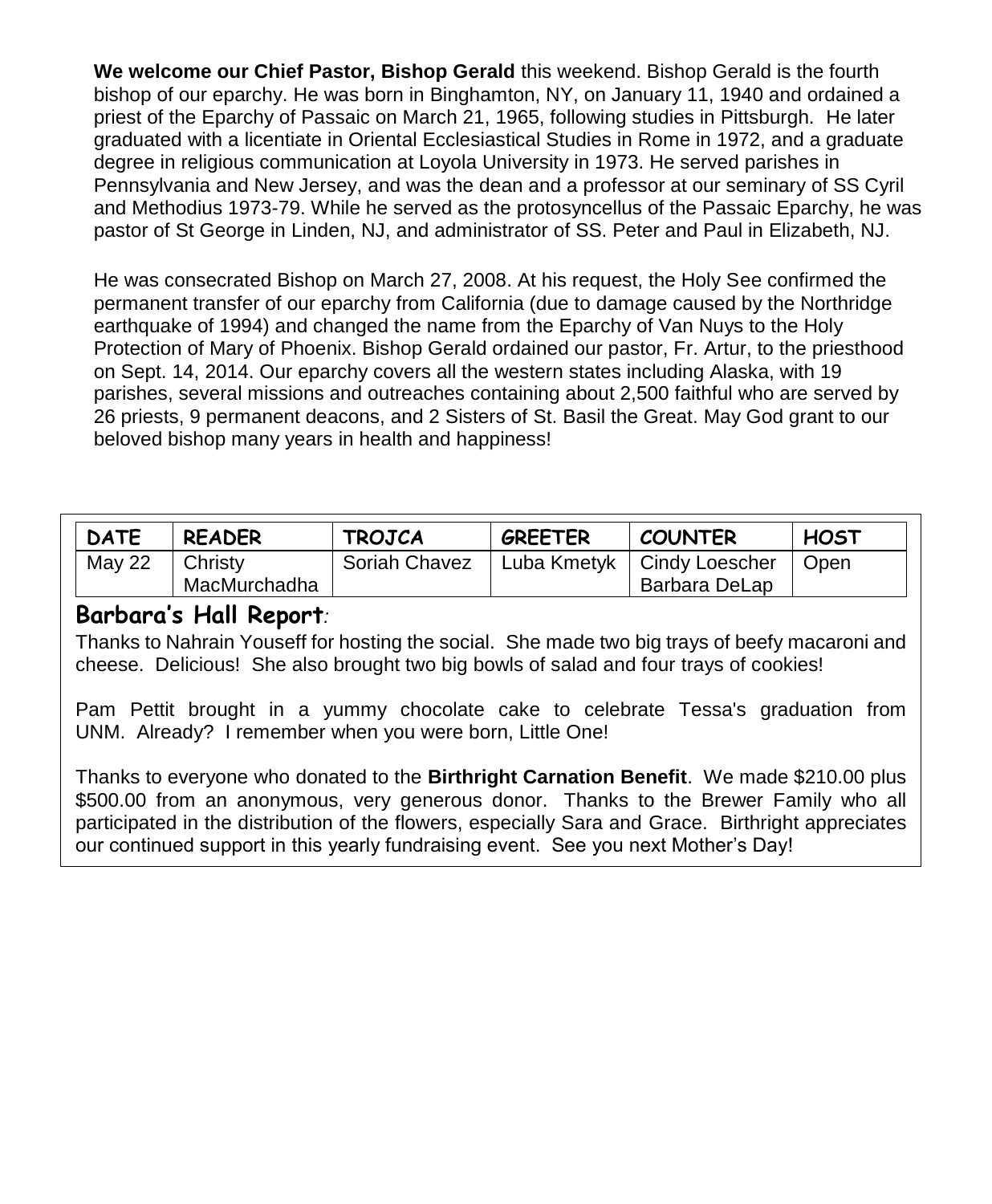# **Coming Events—Mark Your Calendars Now!**

| Monday, May 23              | 10:00 am Senior Shut-ins Outreach                                                                                                                                                                                                                                                    |
|-----------------------------|--------------------------------------------------------------------------------------------------------------------------------------------------------------------------------------------------------------------------------------------------------------------------------------|
| Thursday, May 26            | 6:00 pm Potluck Dinner in Church Hall                                                                                                                                                                                                                                                |
|                             | 7:00 pm THEOSIS Bible Study Matthew 19                                                                                                                                                                                                                                               |
| Monday, May 30              | 6:00 pm Advisory Board Meeting                                                                                                                                                                                                                                                       |
| June $6 - 10$               | Eparchy of Phoenix Clergy Conference at St. Stephen Cathedral Hall,<br>Phoenix, AZ                                                                                                                                                                                                   |
| June 24 - 26                | Myrrh-Bearers Women Retreat Franciscan Retreat House in Phoenix,<br>AZ. Retreat theme: "Journey to Holiness."                                                                                                                                                                        |
| Saturday, June 18           | 10:00 am - 4:00 pm Annual Byzantine Bazaar featuring traditional<br>stuffed cabbage rolls, pirohi, sausage, baklava, home-made baked<br>goods, a wide range of Catholic books and Eastern icons in our store,<br>great raffle prizes, tours of the church and its centuries old art. |
| Friday, June 24             | Feast of the Nativity of Saint John the Baptist<br>6:00 pm Divine Liturgy with blessing of Litija Bread and Myrovanije                                                                                                                                                               |
| Sunday, June 26<br>Saturday | Feast of the Miraculous Icon of Our Lady of Perpetual Help-our<br>church patron feast.<br>5:00 pm Great Vespers with Litija                                                                                                                                                          |
| Sunday                      | 9:00 am Festive Matins                                                                                                                                                                                                                                                               |
|                             | 10:00 am Divine Liturgy/Myrovanije                                                                                                                                                                                                                                                   |
|                             | 6:00 - 8:00 pm Parish Family picnic at the Montgomery Pool                                                                                                                                                                                                                           |
| Wednesday, June<br>29       | Feast of the Preeminent Apostles SS Peter & Paul<br>(HOLY DAY OF OBLIGATION)                                                                                                                                                                                                         |
| Tuesday                     | 6:00 pm Vesper Divine Liturgy with blessing of Litija and Myrovanije                                                                                                                                                                                                                 |
| Wednesday                   | 9:00 am Festive Divine Liturgy/Myrovanije                                                                                                                                                                                                                                            |

**Axios!** God's Blessing and Heartfelt congratulations to Deacon Adam and his wife Amanda and their children. God grant you many years!

**We welcome today Fr. Robert Pipta**, rector of SS. Cyril and Methodius Seminary in Pittsburgh, who is serving as Master of Ceremonies at the Pentecost Liturgy, and whose home parish is Annunciation in Anaheim; and Deacon Michael Bezruchka who will be ordained on June 19 at his home parish of St. John Chrysostom in Seattle.

## **Myrrh-Bearers Retreat for all girls, 7-11, teens 12-17 & women 18+**

**SAVE THE DATE***:* The Myrrh-Bearers Retreat will be held from Friday, June 24<sup>th</sup> to Sunday, June 26<sup>th</sup> at the Franciscan Renewal center, Scottsdale, AZ.

*Journey to Holiness* is the theme for this Retreat. All girls, 7-11, teens 12-17 and women 18+ are invited to attend this annual Retreat. Fliers are available for Registrations. *PLAN NOW TO ATTEND!*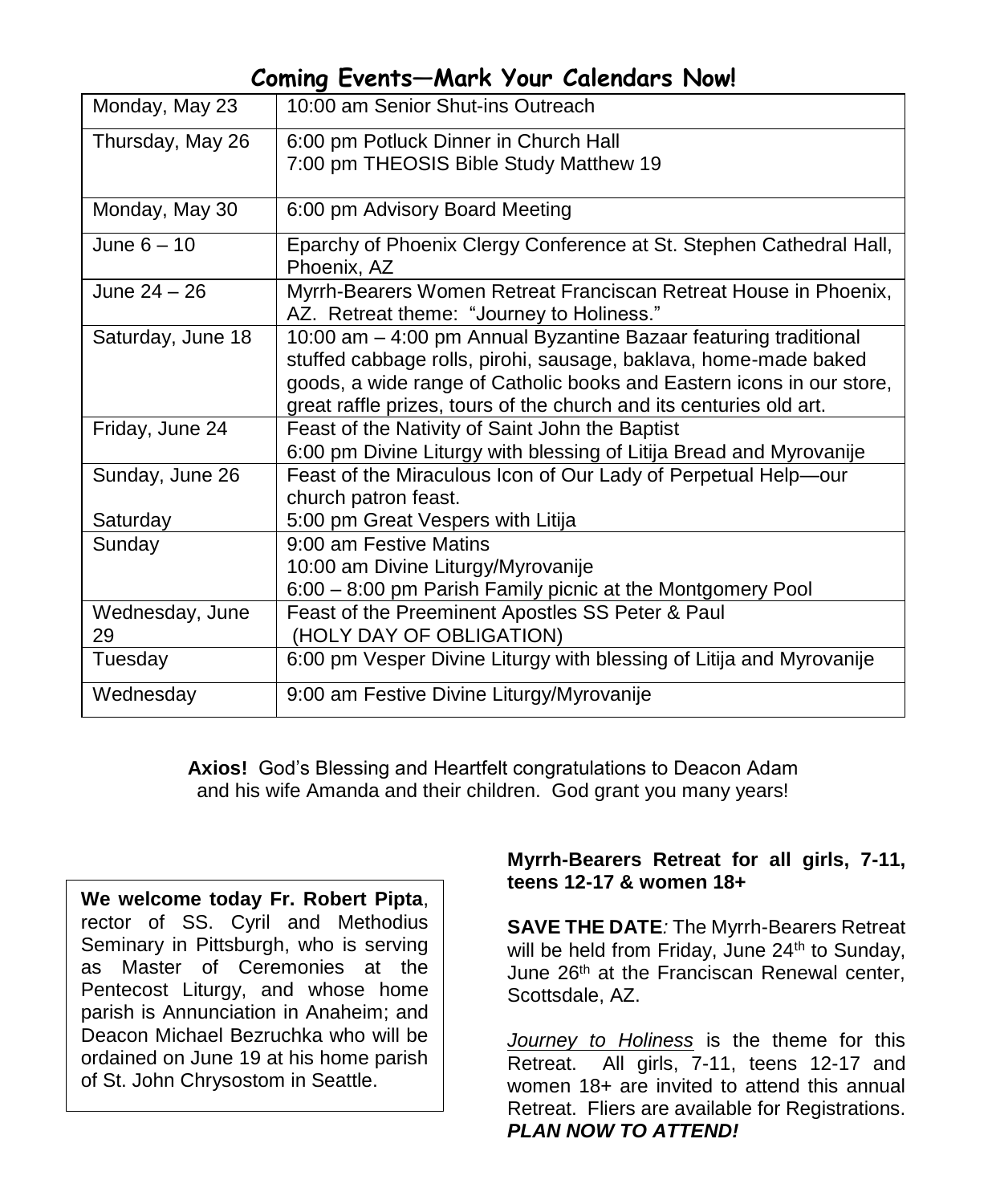# Pentecost Meditations

The forty days of Easter lead us through the joy of the Resurrection to the moment when Jesus ascended into Heaven. At that event, **on Ascension Thursday, He promised to send an advocate, a comforter, to the disciples.** The Bible tells us that the apostles, disciples, and the mother of Jesus – our Blessed Lady – withdrew to the upper room where Jesus had celebrated the Last Supper and in which He had repeatedly appeared after His Resurrection. There they prayed, fasted, studied Scripture, and waited for God to act, while also worshipping at the Temple. **The Descent of the Spirit came with a great wind that rushed through the building, and tongues of fire danced on the heads of the disciples. This event, at nine o'clock in the morning, is commemorated every day in the Divine Office at the Third Hour.** As a result of the descent of the Holy Spirit, Saint Peter is transformed and he begins his preaching ministry in the street outside of the house, and thousands of Jews are converted to faith in Jesus as the Son of God and the true Messiah of Israel.

**All Pentecost icons show Our Lady in the upper part, just off-center. She is the one who prayed with the apostles and disciples, and this is her last appearance in the bible. She will step aside to let the apostles and disciples undertake their preaching ministry to save souls.** The apostles are in a semi-circle, showing their unity in the Body of Christ. The Holy Spirit is at the top, as a dove, with rays of fire coming forth. Many icons have an empty space in the center, where Christ would sit. Instead, His invisible presence is shown by the small gap in the altar or seats. Most icons also show a large black opening at the bottom center, with a king in the center. The king is "Cosmos", a crowned man who represents the universe. The Gospel is to be carried out to all nations, to the cosmos itself. The Gospel is for everyone. With the power of the Holy Spirit, the disciples are able to launch out into the known world, and shortly enough to go beyond the boundaries and trade routes of the Roman and Persian empires as they carry the Good News to all peoples. **Within the first generation of Christians, the Faith was carried all the way to India!**

On Pentecost, we kneel down while the priest kneels at the Royal Doors and sings "Heavenly King" once, and we repeat it two more times, just like the Easter Troparion. We kneel in humility, waiting for the Spirit of God to descend upon us. **Through the gift of sacred time,** *kairos***, we are lifted out of our daily time,** *chronos***, and so we are present in the Upper Room with Mary and the rest of the apostles and disciples**, and we are able to partake in the Spirit's gifts. The Prophet Isaiah listed these gifts for us in chapter 11, verses 2-3: *"The Spirit of the Lord shall rest upon him, the spirit of wisdom and understanding, the spirit of counsel and might, the spirit of knowledge and the fear of the Lord."* Saint John Paul II taught: "**The Holy Spirit, while bestowing diverse ministries in Church communion, enriches it still further with particular gifts** or promptings of grace, called *charisms...*The charisms are *received in gratitude* both on the part of the one who receives them, and also on the part of the entire Church. They are in fact **a singularly rich source of grace for the vitality of the apostolate** and for the holiness of the whole Body of Christ (*The Lay Members of Christ's Faithful People*, 24).